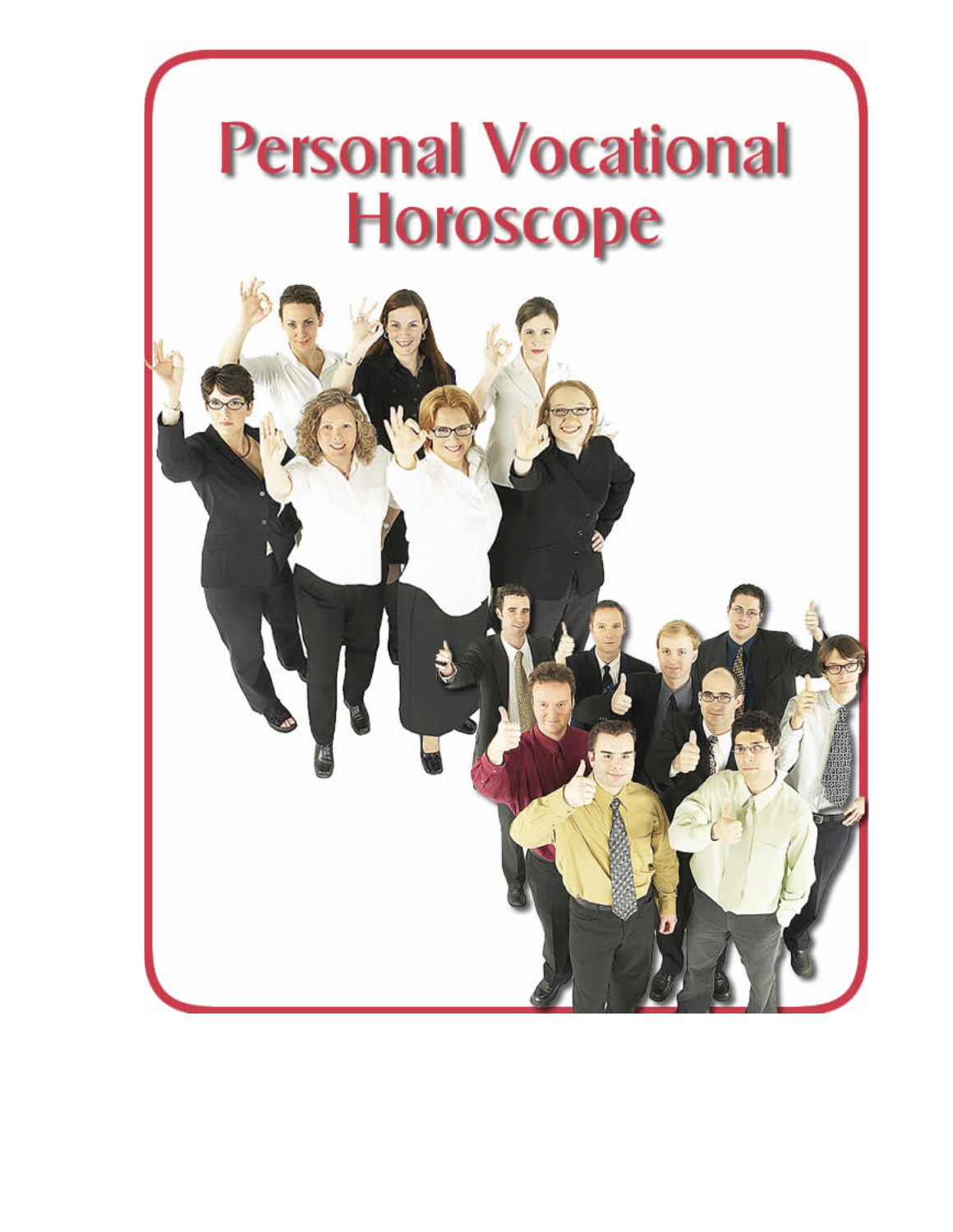# *John Smith*

This report is designed to serve as a guide in finding your true vocation. At the same time an analysis of your personal characteristics, strengths or inhibitions, unused potential, karma, creativity, ability to earn money, work in relation to your employment etc., is given. At the end you will find a synthesis of the foregoing that will help you to summarize and clarify your mission in this life. Throughout this report numerous indications of possible vocations or professions related to your astrological influences are outlined. It is suggested that you reflect on this information within yourself so that in the end your own intuition can lead you to the best selection.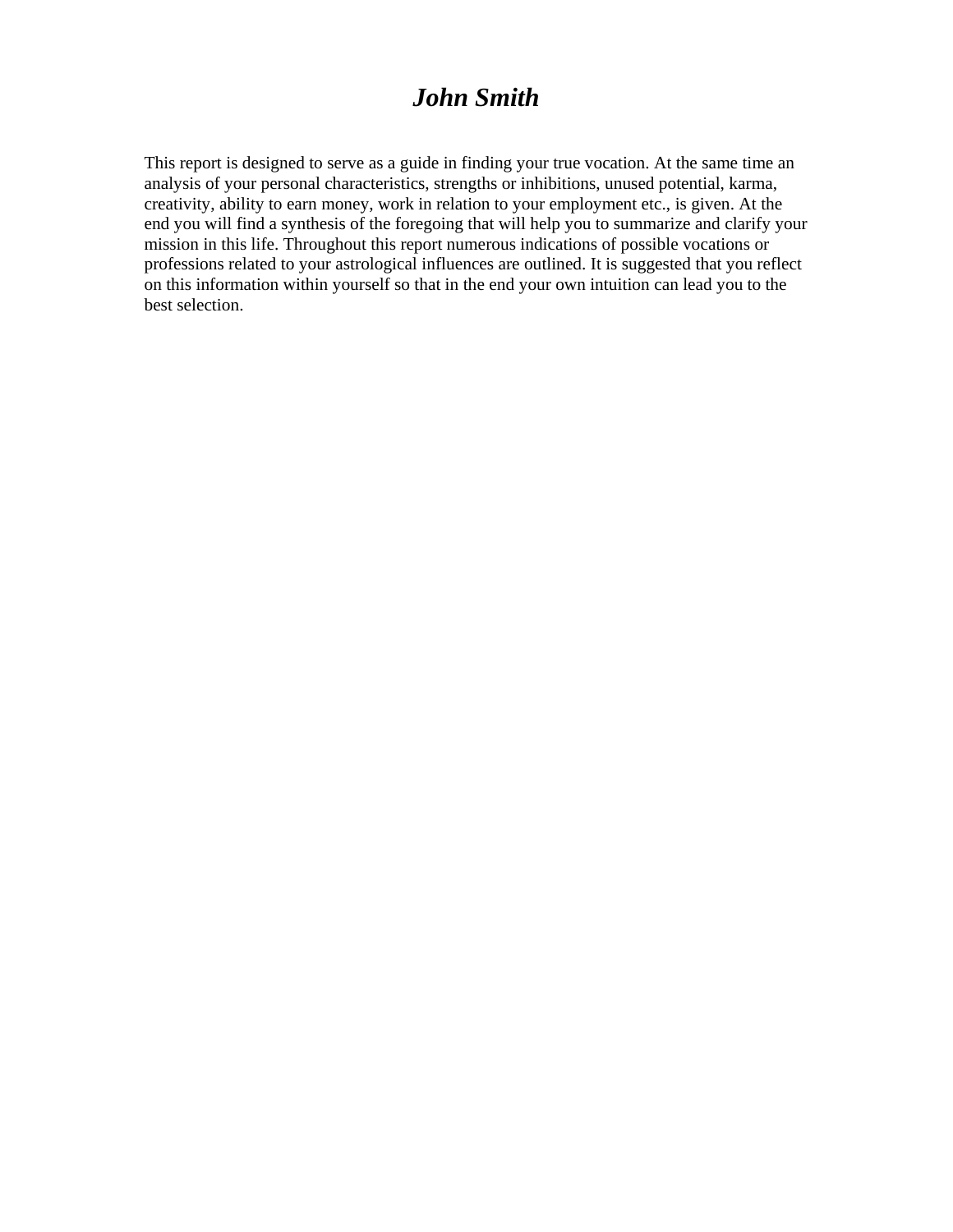# **Astrological Data for**

# **JOHN SMITH**

### December 15, 1985 01:00 AM [UT=GMT+00:00] Nottingham, United Kingdom [52N58 1W10]

| Planet Positions: |              |  |               |    |           |
|-------------------|--------------|--|---------------|----|-----------|
| Sun               |              |  | 22 Sag 59'43" | in | 3rd house |
| Moon              | 3            |  | Agu 58'21"    | in | 4th house |
| Mercury           | $\mathbf{1}$ |  | Sag 51'25"    | in | 2nd house |
| Venus             |              |  | 14 Sag 27'53" | in | 3rd house |
| Mars              | 0            |  | Sco 09'15"    | in | 1st house |
| Jupiter           | 14           |  | Aqu 49'32"    | in | 5th house |
| Saturn            |              |  | 3 Sag 17'41"  | in | 2nd house |
| Uranus            |              |  | 18 Sag 29'08" | in | 3rd house |
| Neptune           |              |  | 2 Cap 56'47"  | in | 3rd house |
| Pluto             | б.           |  | Sco 27'34"    | in | 2nd house |
| N. Node           | 8            |  | Tau 14'23"    | in | 8th house |
| ASC               |              |  | 5 Lib 10'07"  |    |           |
| MC                | 6            |  | Can 51'30"    |    |           |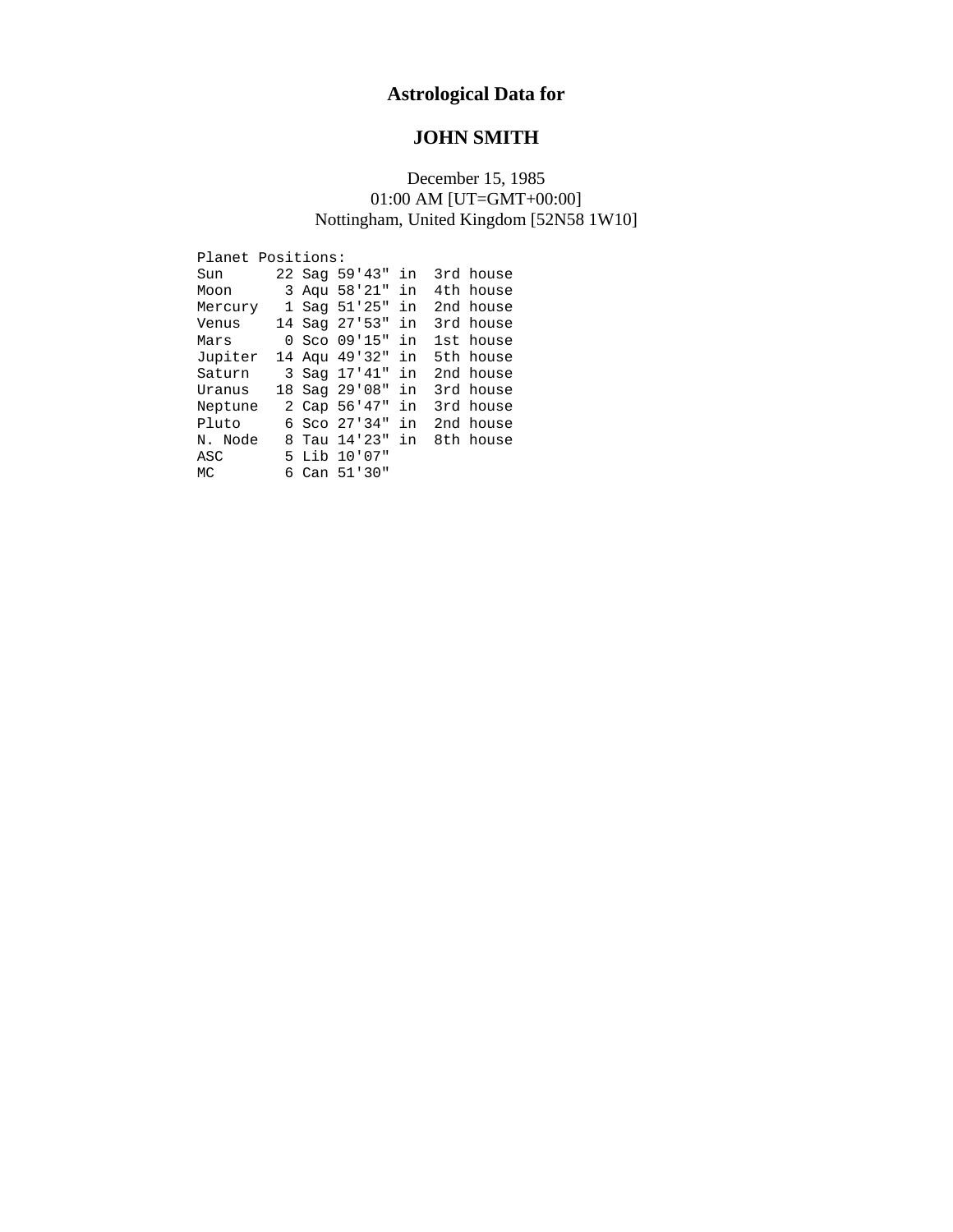

(c) Copyright, Astro Interactive Ltd.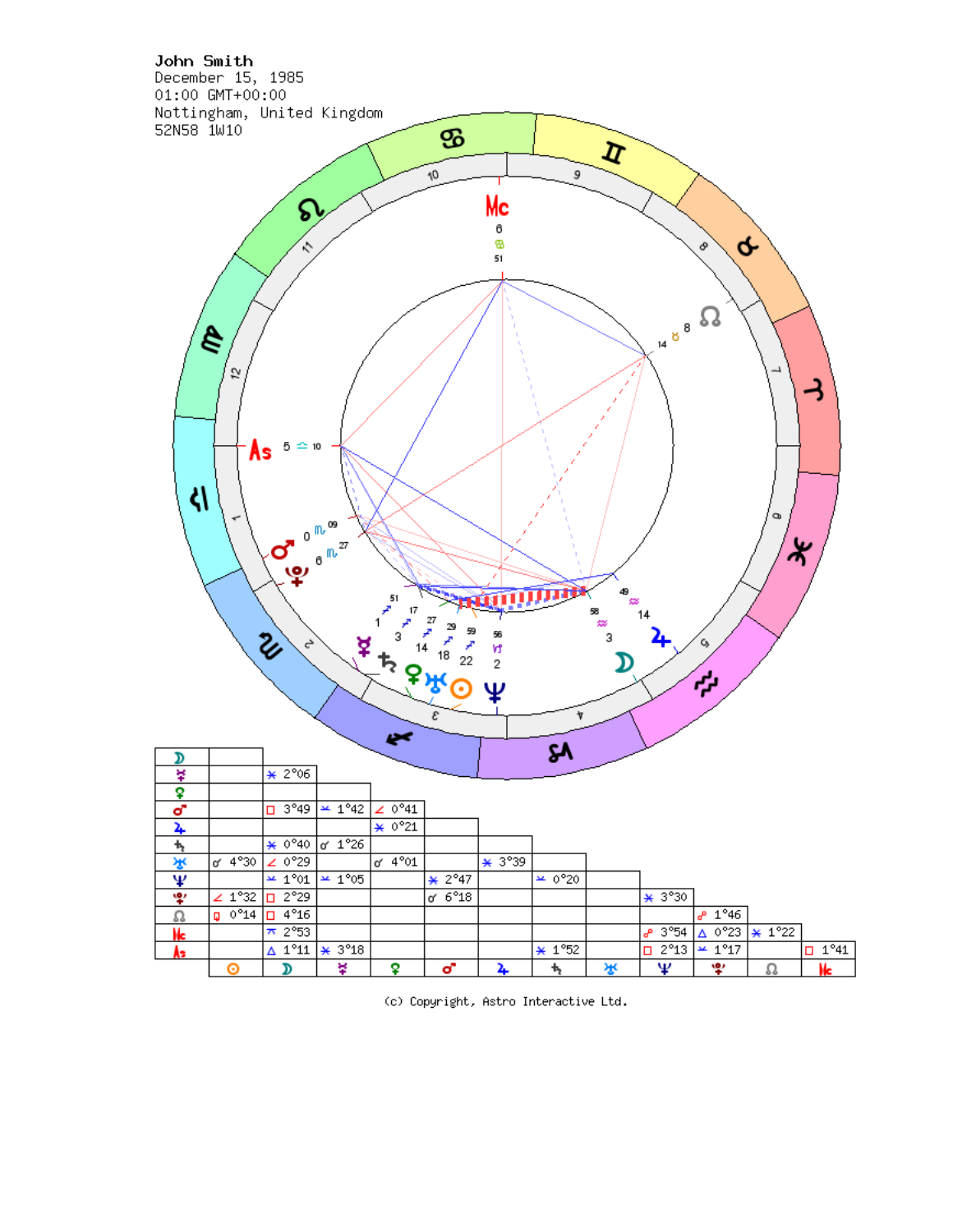# **Chapter 1 The Sun, Rising Sign, North Node & Pluto**

#### **The Sun is in Sagittarius.**

John Smith. You have the Sun in Sagittarius and your Sun Sign will give an indication of your general personality. However for a more complex and deeper picture of your innate potentials there are many other astrological factors that should be taken into consideration. As these are discussed, they will provide a better understanding of your innate talents, skills and vocational leaning. You enjoy challenge and adventure, rolled into one. It might take you a while to decide on your true vocation and that's because you long to get out into the big wide world to discover exactly what is on offer. Any career that involves change, movement and travel would suit you down to the ground. John Smith, you are a born leader and will do well in a position of authority. As an employee, you will be respectful of those above you, as long as they have earned that respect. You might prefer a job that will challenge your intellect. You have no time for people who are lazy or changeable in nature and you can take a tough, no-nonsense approach to your professional relationships. Rules and regulations frustrate you especially if they seem to have no reason or value and because of this you will tend to flout trivial rules. You have a great sense of humour and will do well in professions that involve interacting with other people.

#### **The Sun is in the third house.**

Selling is one of your particular skills; in fact you could sell ice to an Eskimo! You have a natural ability to persuade and to influence other people with your clever use of words. You will enjoy working with people and your profession should include plenty of change and variety. You would enjoy interviewing and personnel work as well as a career in the media. You can be restless and if your work provides you with variety and the ability to move about, so much the better.

#### **Sun Conjunct Uranus.**

You can come up with ideas no one else does. You have a scientific and inspirational mind and you are flexible in your thinking. If anyone is having problems with a task and they come to you for help, even if you have to go away and think about it, you will always return with ideas that are original and innovative. There is an independent streak to your nature and if you cannot respect authority, there could be confrontations.

#### **Sun Semisquare Pluto.**

You are serious about your goals in life. You don't expect an easy or leisurely time of it in your career and you aren't a lazy person.

#### **Sun Sesquiquadrate Moon's North Node.**

You get so annoyed with yourself at times for putting your trust in the wrong person. Emotions are a bit of a thorny issue for you as they can erupt from nowhere and disengage you from your normally sensible grip on life!

#### **The Rising sign is Libra.**

You will have a sociable personality and will be co-operative with others. People will find your company pleasant and you will prefer whenever possible to work in a harmonious and comfortable environment. You will always be careful to tell people what they want to hear but there can be a surprisingly cunning side to your nature that not everyone gets to see because this is hidden behind your smooth talk and charming manners. You are stronger than some people might think.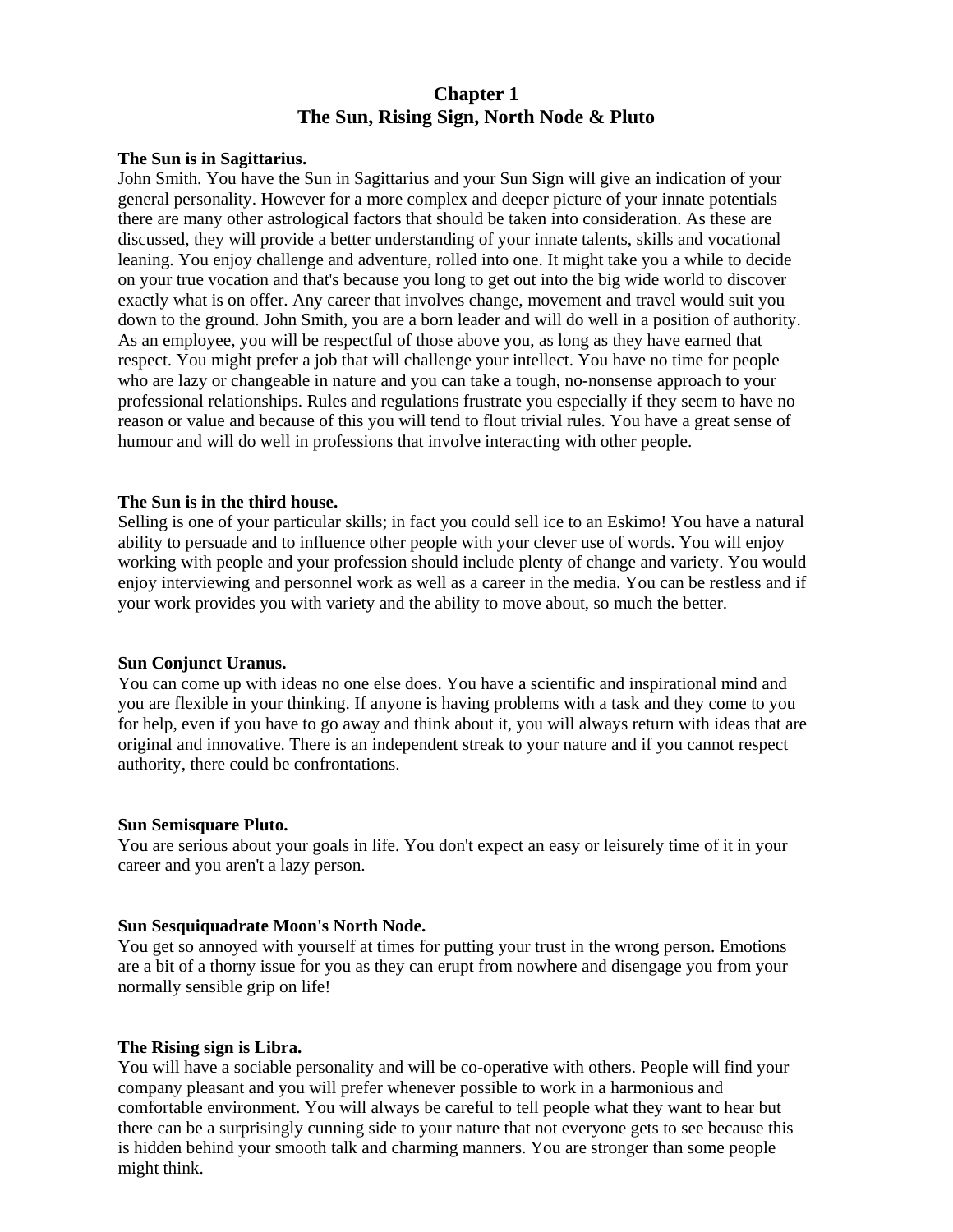#### **The Moon's North Node is in Taurus.**

John Smith, the North Node in your chart suggests the way to discover your true life's journey. The most valuable lesson you might learn in your career is the value of drawing on your own talents, skills and resources in order to make a success of your career. Be confident about your skills and celebrate your talents. The more determination you put towards your goals, the more you are likely to succeed. Taurus is a patient and steady sign and this suggests that within your profession you are likely to make a slow and steady climb to the top.

### **The Moon's North Node is in the eighth house.**

It will always be important for you to feel your career is worthwhile and you will want to know you are paid for your effort. You aren't likely to be happy putting in a lot of time without recompense. Being a little less grasping and more willing to sometimes give without counting the cost could open up a whole new professional world for you.

### **Pluto is in Scorpio.**

Pluto was in Scorpio between the end of 1983 and 1995 being indicative of a generation who are more likely to question, research and delve rather than accept without thought. Lives during this period were transformed through changes in attitude towards sexuality, through new interests in psychic realms and spirituality such as spiritual healing.

### **Pluto is in the second house.**

John Smith, your earning ability is likely to come through a strong business sense and you could become involved with other people's investments or research for tax, insurance companies.

#### **Pluto Trine Midheaven.**

You have extremely high standards; you will expect a lot from yourself and from others. You will be a loyal colleague and any company you work for can rely on you to keep their business secret. You will choose your friends, work mates and the causes you support with care because once you've committed yourself to anything there is no turning back.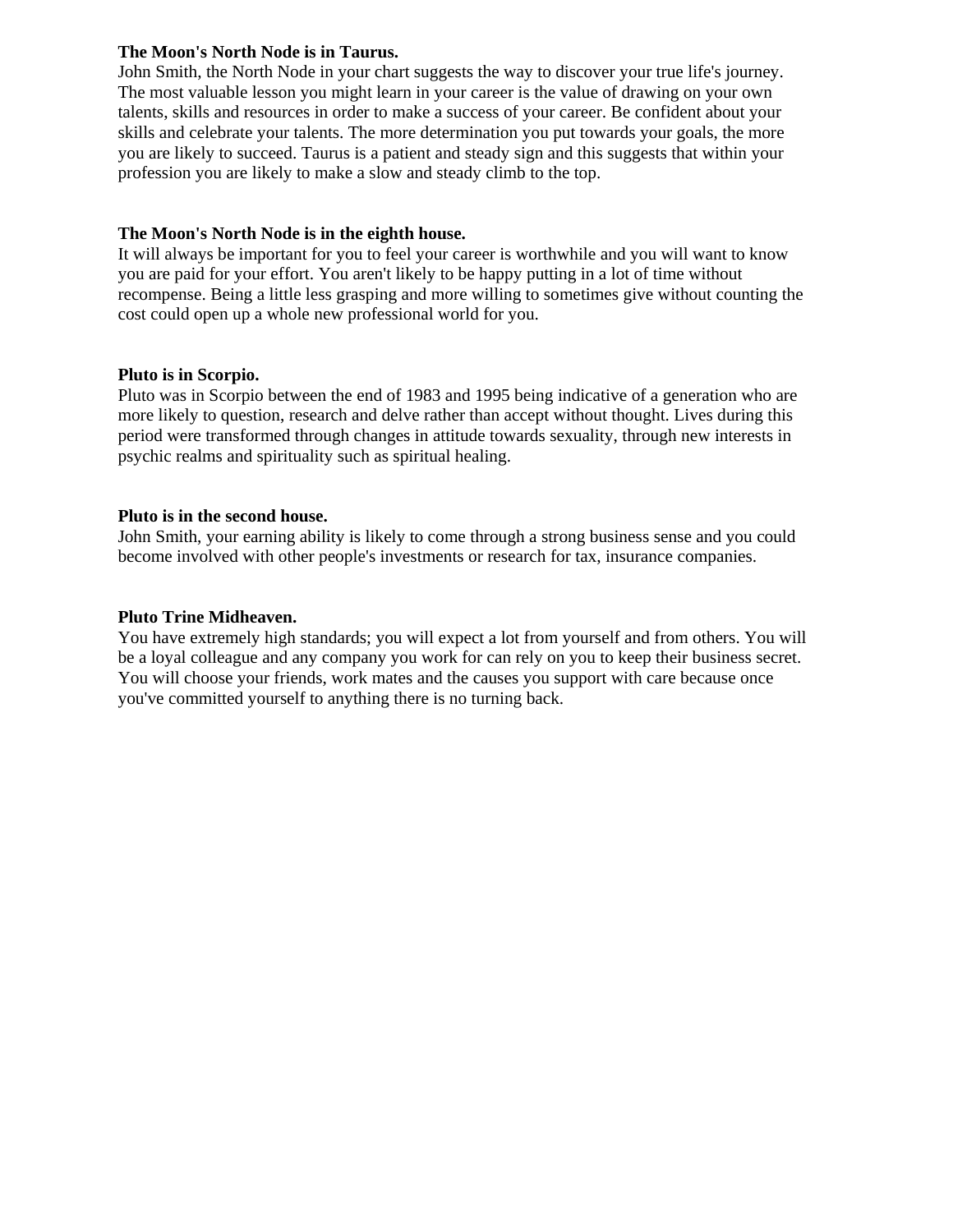# **Chapter 2 The Moon, Mercury, Venus, Neptune and Uranus**

#### **The Moon is in Aquarius.**

John Smith you will dislike structure and institutional settings that rob you of your spontaneity. When work or rules are too rigid you might feel yourself objecting. Even in educational and training settings, you will resist the educational process if the atmosphere is too tense or inflexible. You learn and work best in a relaxed and flexible setting. Friends within your working environment will be good friends and you are flexible in your attitude.

#### **The Moon is in the fourth house.**

The strength and intensity of your emotions makes you a force to be reckoned with at times. You prefer the familiar, as this is more reassuring than the unknown. For this reason you will get happily settled into a profession; the working environment will be like home-from-home to you and your colleagues like an extended family. You might enjoy working behind-the-scenes. Money is important to you John Smith, and you will work hard to build the security you desire. You will invest well as your aim is to watch your finances grow.

#### **Moon Sextile Mercury.**

You're a natural-born salesperson John Smith, in that whatever you're trying to sell, whether it is an item or an idea, you will be so persuasive that you will make it hard for other people to refuse! You can be decisive when you want to be and you will be a good mediator. You have little problem delegating tasks and will support others in an effort to fulfil responsibilities within a team.

#### **Moon Square Mars.**

The intensity and depth of your emotions means it isn't always sweetness and light, because even in your working environment if there is something you aren't happy about you've just got to let other people know it. You have got quite a temper if you see unfairness going on around you. You don't like to see other people suffer, John Smith, whether you know them or not, and you try to do your utmost to help, either by drumming up support for them, lending a physical hand or donating some money to charity.

#### **Moon Sextile Saturn.**

You enjoy using your mind and your imagination. You will get a lot of pleasure from games that involve logic as well as a degree of intuition. Chess and any word games will occupy your mind during those times when you have nothing to do; you aren't likely to ever be seen sitting at your desk twiddling your thumbs and looking bored! You would however get frustrated if you weren't given enough data to work with. John Smith, you value information and facts and will always make certain that you for one, have got all your facts straight before coming to a decision.

#### **Moon Semisquare Uranus.**

At times a fear of failure holds you back but John Smith you never know whether or not you're capable of anything unless you try. Instead of convincing yourself you might not succeed, try thinking more positively and imagine what it will be like if you were to win! You are likely to be quite precise in your verbal communication and will be good at writing non-fiction.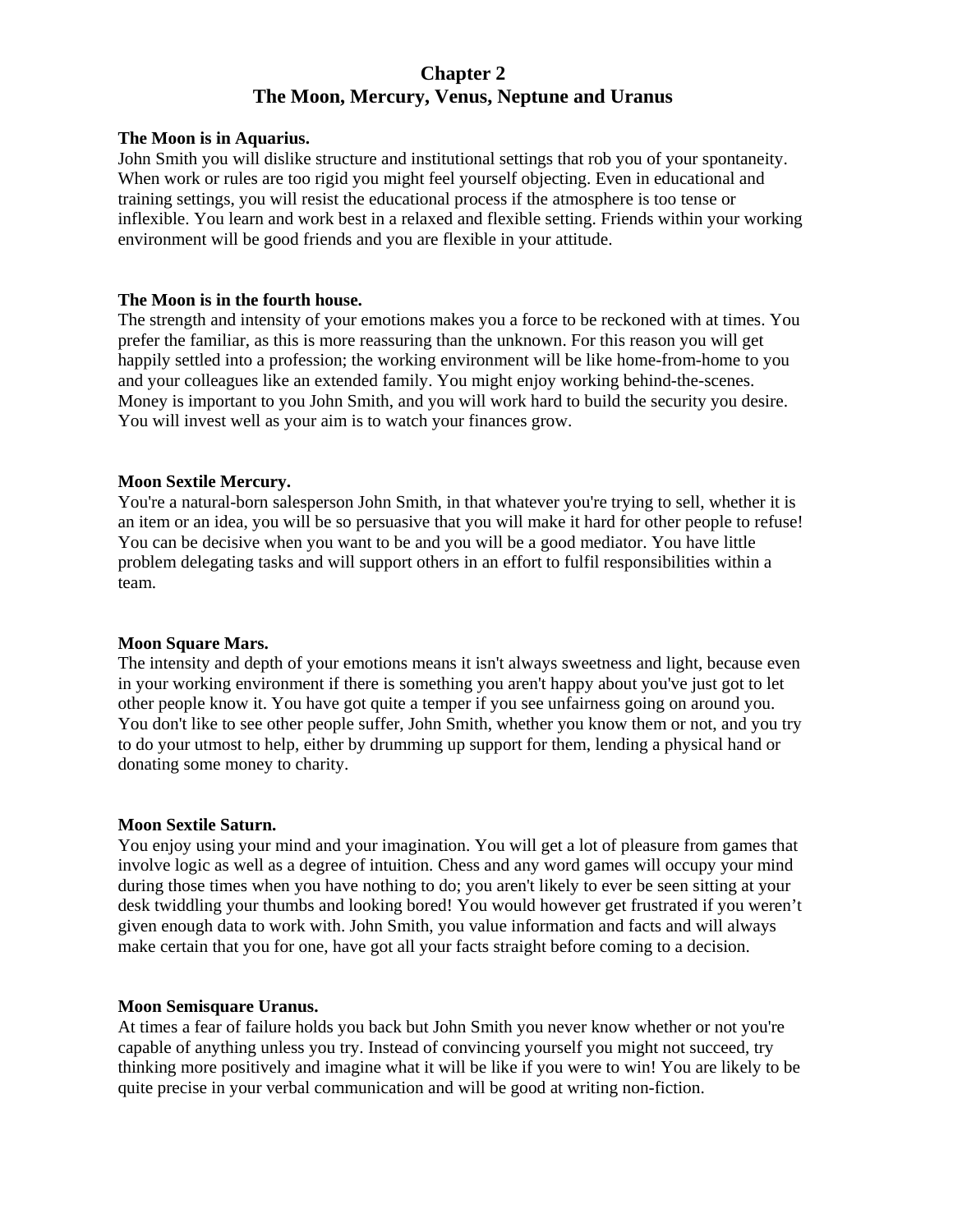#### **Moon Semisextile Neptune.**

You won't be keen on extended durations of conflict or stress because there is a sensitivity to your nature; upsets can be internalised and may manifest into ill health or psychological conditions. John Smith, conflicts inside might also occur when you have an innate desire to help people but you also enjoy moments alone so when the introverted side of your nature and the more outgoing side, conflict, this can get quite confusing!

### **Moon Square Pluto.**

If and when you ever feel strongly about anything, everyone else will know about it. You won't be slow about showing your emotions. You will fight on behalf of the underdog and you will support causes and campaigns that seem worthwhile to you. Not only this but you will be almost fanatical about bringing everything to the conclusion you desire. John Smith because you are so focused on certain aims, you can be slightly selfish in forgetting the needs and feelings of your loved-ones. This isn't deliberate it's merely that you will give your all until you are satisfied. This could cause problems in your intimate relationships.

### **Moon Square Moon's North Node.**

You will always do your best to learn from experience. If you look back on past lessons you will start to realise the benefit of positive thinking. To expect failure before you begin is likely to attract exactly that. When it comes to your career, you know you can handle responsibility and other people can trust you; it is up to you to prove this and this means you must have confidence in yourself. John Smith, you are capable of hard work and will generally have an objective outlook in professional affairs.

#### **Moon Quincunx Midheaven.**

You look forward to getting to the stage in your career where you are on your feet, established and working your way up the ladder of success.

#### **Moon Trine Ascendant.**

You feel very protective towards your fellow men, and any occupation that enhances that quality in you is bound to fill you with satisfaction and give you a sense of being able to make a valuable contribution to society. Writing, medicine, painting or any other profession that allows you to help people in a creative way is ideal for you.

### **Mercury is in Sagittarius.**

You are serious about your views concerning religion, philosophy and law. Yours is a versatile mind; forever planning and looking towards the distant horizon. Travel brings great pleasure. You enjoy visiting foreign countries and learning about foreign cultures. There is actually a strongly restless side to your personality, which suggests that you would become quickly bored with routine. John Smith, even within your career you will need space, variety and a degree of personal freedom to be happy.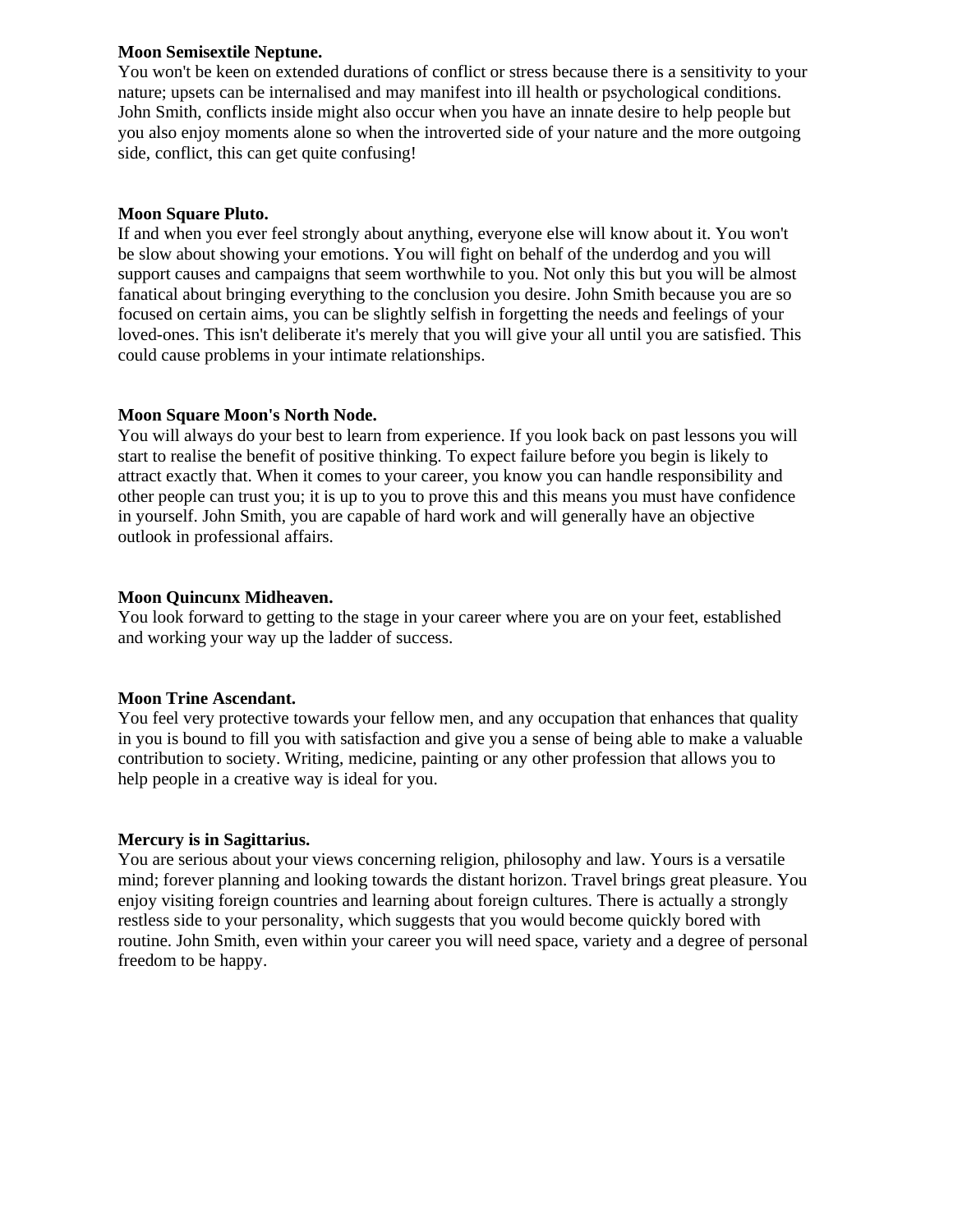#### **Mercury is in the second house.**

In the second house, Mercury suggests an interest in money matters and business affairs. You want to know how you can make your finances work for you. Possibly, you are able to secure a pleasing income through using your mind, either in banking, accountancy, or salesmanship. Or through writing, publishing and other means of communication. John Smith, you have good bargaining powers and even in your partnerships, you will prefer to have full control of the purse strings! Also, when it comes to receiving that well-deserved raise in salary you will hedge and be a little stingy. A lot of arm-twisting and collective bargaining is needed when it comes to parting you from your money!

#### **Mercury Conjunct Saturn.**

John Smith, you are a practical and down-to-earth person. In your profession, your associates will soon get to work out they can depend on for your solid and reliable ways. Not a one to rush things, you prefer to take your time, both in your decision-making, and in the way you execute your responsibilities.

#### **Mercury Sextile Ascendant.**

John Smith you have a strong intuition, which gives you good insight and understanding into your experiences. You have a strong imagination too. You might want to utilise these talents in your career perhaps through counselling, psychology or teaching.

#### **Venus is in Sagittarius.**

You are quite forward-looking and versatile in outlook. You have your dreams and although you'll admit that some of these may be rather idealistic, you just love the idea of a world of love and equality, with no hate and no violence. This will, on the positive side, inspire you to support charitable and humanitarian causes. You are honest about what you believe in and there is nothing superficial about your nature. Your creative and artistic tastes can be rather unusual and unique. You enjoy sports such as water skiing, riding, skiing and travelling. Indeed, John Smith, Venus in this sign suggests a possibility of you marrying a foreigner or someone whose religious or philosophical beliefs will have a strong effect on your lifestyle or career.

#### **Venus is in the third house.**

John Smith, with Venus the planet of love in the sector of your chart associated with communication and short distance travel, there is a suggestion that you will devote a lot of your energy to your friendships, and your working life. A lot of your time will be taken up in letter writing, telephone calls and local travelling. This, you won't mind in the least because you get great pleasure out of feeling you can be of help to others. If ever you work with a partner, they will need to get on well with you on a mental level. Try not to waste too much effort in analysing your emotions. It's much more fun to go where the feeling takes you, rather than start wondering 'why you feel that way'. There's also the possibility that at some time in your life, you will communicate regularly to your partner through love-letters, or long-distance 'phone calls.

### **Venus Sextile Jupiter.**

Yours is an affectionate nature with pleasing manners. Your social relationships are generally harmonious as will be your professional associations. John Smith, you know how to keep the peace. This aspect is favourable for financial and legal matters.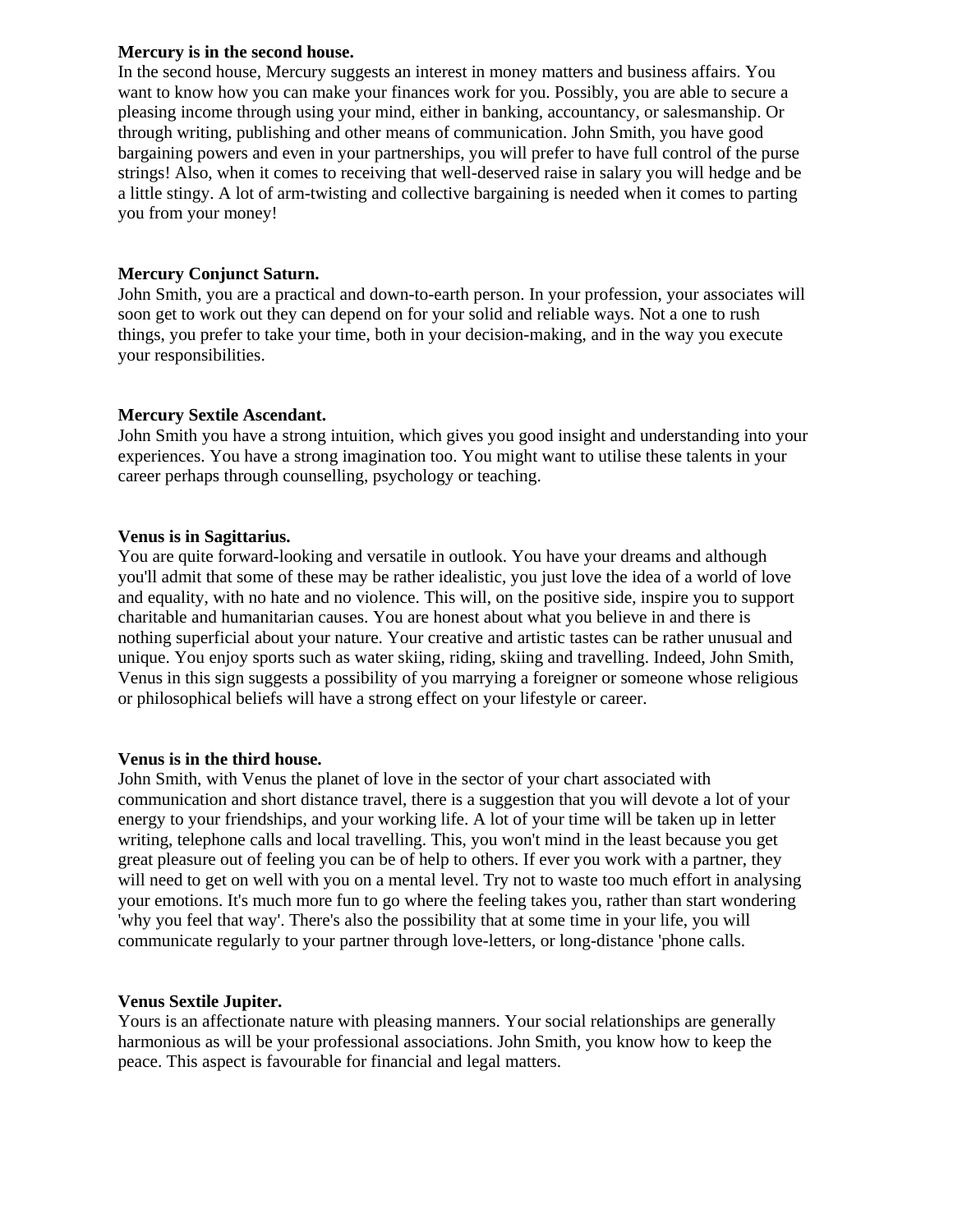### **Venus Conjunct Uranus.**

In your relationships, you need some independence. Indeed, emotional freedom is important to you. John Smith, you will hate to feel tied to or restricted by other people. You demonstrate your affections in unusual ways and, as a means of protecting your independence; you might keep yourself a little distant from others. If you have ability in art, this could be modern or original in style. Your creative and inventive talents could prove useful in your profession.

### **Neptune is in Capricorn.**

Neptune was in Capricorn between 1984 and 2000 and indicates a period of political chaos. It has more of a cultural and social influence than a personal one. Occasional flashes of intuition could help you make progress in your career.

### **Neptune is in the third house.**

You will take an imaginative and intuitive approach to study and mental interests although there will be times in your life when you will be easily distracted. You will enjoy travel and you are likely to express your talents in creative and imaginative ways.

### **Neptune Sextile Pluto.**

You have a habit of being in the right place at the right time. You can trust your sixth sense and you are in touch with your spiritual side.

### **Neptune Opposition Midheaven.**

Never be tempted to make quick decisions concerning your profession if these might affect your long-term future. Even if advice given seems sound, it could turn out that someone was deliberately misleading or deceiving you. Always approach big decisions in a logical way.

### **Neptune Square Ascendant.**

You could miss out on some career opportunities because you might suddenly decide you don't have the experience, skills or qualifications necessary for the job. If other people think you can do it, John Smith, listen to them! Remember you don't know what you are capable of until you've tried it!

#### **Uranus is in Sagittarius.**

You have an adventuresome nature with a broad-minded outlook on life but you can sometimes be restless and inconsistent.

#### **Uranus is in the third house.**

John Smith, your education in early life may have suffered through changes, or through your inability to settle to one task for any length of time. Nonetheless, you have an original mind and you like to think in the widest terms possible. In other words, you don't enjoy having your ideas, thoughts or thinking, limited in any way.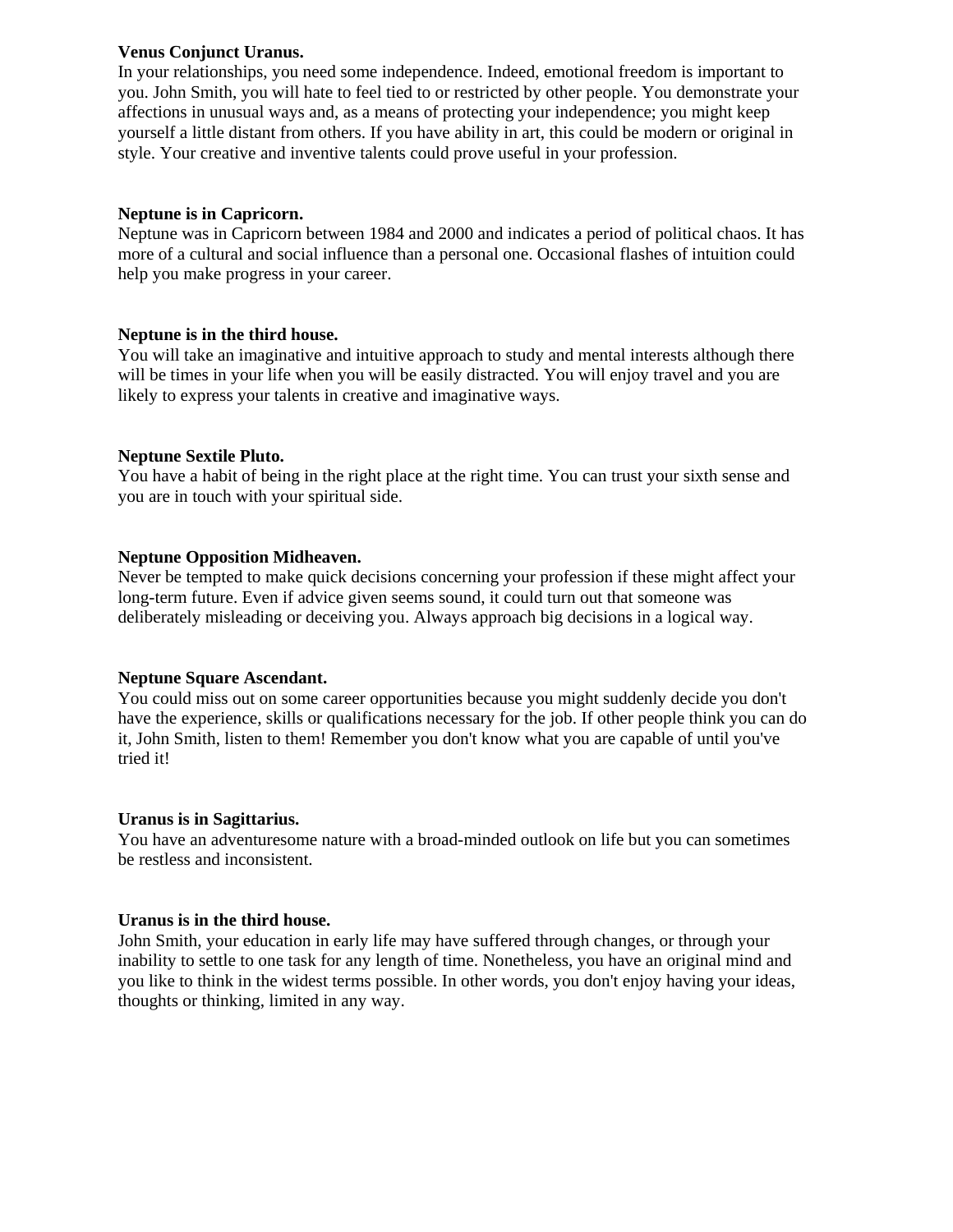# **Chapter 3 Mars**

#### **Mars is in Scorpio.**

Your emotions are powerful and strong John Smith. Mars is a powerful planet and this keeps you determined and persistent. Happily, this will be in a positive way. You are able to keep a secret and this will be an asset in business. It could be that you like to keep quiet about some of your own plans too. Success often comes through knowing when to remain silent, and when to bring certain things out into the open.

#### **Mars is in the first house.**

You have a strong-willed and independent personality. This doesn't go to say you have staying power, but it will be you who chooses when to stay, and when to go on to other things. You don't like other people trying to tell you what to do. John Smith, you have wonderful powers of leadership and there is an abundance of energy to put into your professional goals. In your relationships, you can be blunt and direct in approach but you are of the general opinion that you must control your own destiny. So sitting around waiting for things to happen is just not your style.

#### **Mars Sextile Neptune.**

Neptune is a sensitive and spiritual planet and, in positive aspect with Mars in your chart, this encourages sympathy and imagination. You are probably artistic, creative and you will love to make good use of your talents in your profession. Your interests may include projects where you can put your imagination to good use, such as fashion design, architecture, photography and mysticism.

#### **Mars Conjunct Pluto.**

With Mars being so close to Pluto, this could cause some conflict within your emotional makeup. What this suggests is strong feelings that are now and again, hard to control. Another possibility is difficult working relationships at times in life perhaps through a domineering boss or a lack of basic understanding in a rather hostile workplace. At times like these you would probably do better to look for another job as staying for too long in such an atmosphere could affect your health in a negative way.